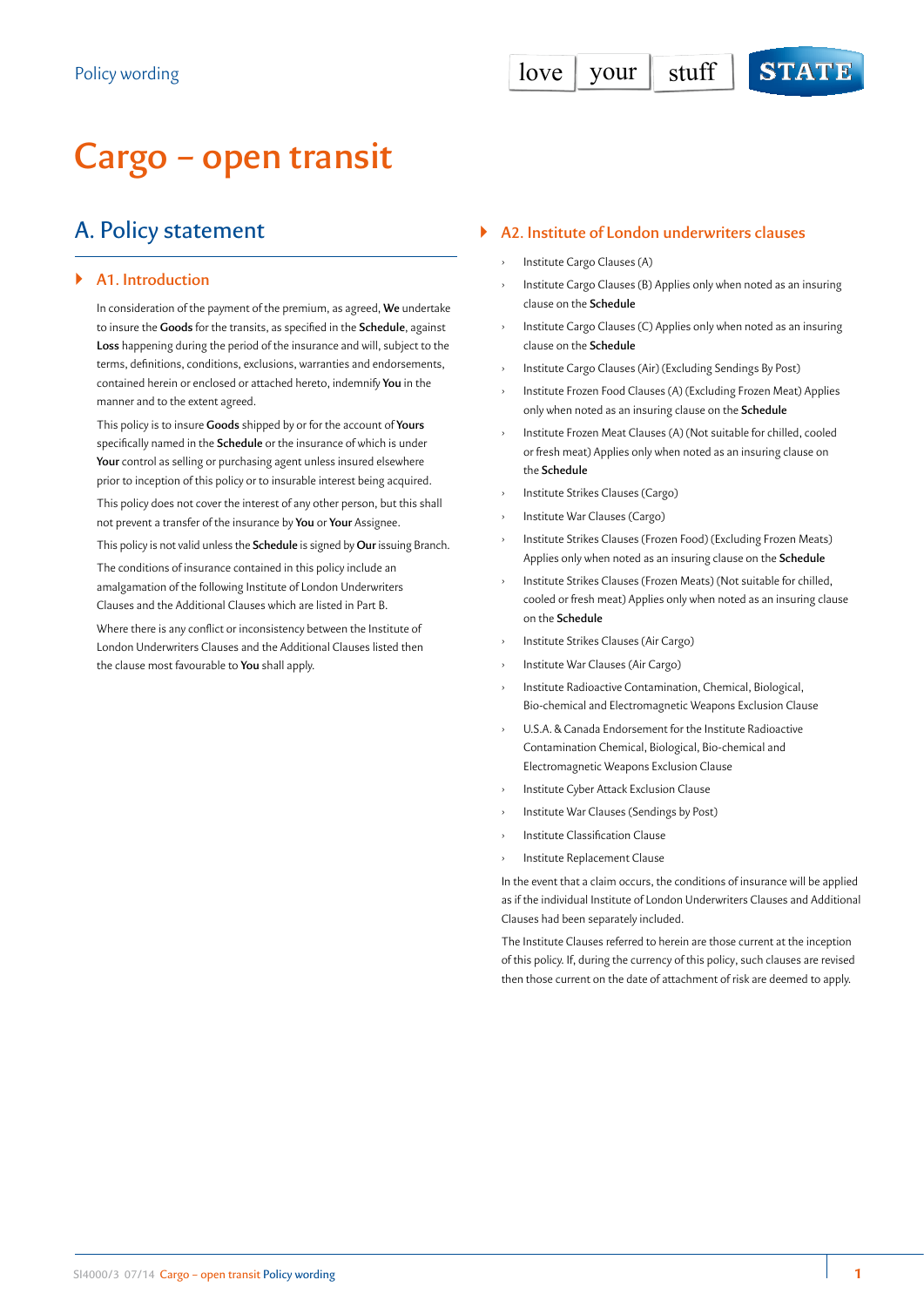# B. Risks covered additional clauses

# ` **B1. Aircraft clause**

Where the words "ship", "vessel", "watercraft", "seaworthiness", "ship-owners", "vessel owner" or "bill of lading" appear in this policy or its attachments, they are deemed to include also the words "aircraft", "airworthiness", "aircraft owner" or "air waybill". "Owner", for the purposes of describing any carrier in this policy or its attachments, is deemed to include "operator".

# ` **B2. Concealed damage clause**

This policy is extended to cover **Loss** of the **Goods** which is not found immediately at the place of final destination because of a delay in unpacking, provided:

- 1. the **Loss** is discovered within 60 days of arrival, and
- 2. the packaging, case or container did not show any sign of **Loss**, damage or staining, and
- 3. the packaging, case or container is kept by **You** so **We** can inspect it.

This clause does not cover **Loss** of the **Goods** that occurred after delivery at the place of final destination.

This clause only applies to cargo that is not temperature sensitive.

# ` **B3. Consolidation and other handling clause**

This policy is extended to cover the **Goods** if they are stopped prior to their final destination for the purpose of:

- 1. consolidation or deconsolidation, or
- 2. packing or repacking, or
- 3. containerisation or de-containerisation, or
- 4. distribution or redistribution.

This clause will operate for a period of no more than 30 days from the first stoppage unless **You** have requested, and **We** have agreed to, an increase in time up to 60 days.

This clause does not modify any relevant Institute Clauses or similar Clauses that control the length of time the **Goods** may continue in the ordinary course of transit from discharge from the overseas vessel or aircraft.

# ` **B4. Contamination clause**

This policy is extended to cover **Loss** of the **Goods** that can be attributed to the risk of contamination during the transit.

The **Goods** must be first covered by the Institute Cargo Clauses (A) or similar All Risk Clauses at the time of the **Loss**.

Cover is subject to the Deck Cargo Clause in this policy.

# ` **B5. Debris removal clause**

This policy is extended to cover the costs of disposal, removal and destruction of damaged **Goods** provided a claim is payable elsewhere in this policy.

This extension does not cover:

- 1. any liability, cost, or expense, relating to pollution, contamination, or pollution clean-up, or
- 2. any fines or penalties.

The most **We** will pay is the limit stated in Part E4 of this policy.

#### ` **B6. Deck cargo clause**

This policy does not cover **Loss** caused by water of any kind when the **Goods** are transported on the deck of a vessel or craft.

This clause does not apply if the **Goods** are transported in fully enclosed ISO containers of solid wall and roof construction.

#### ` **B7. Declarations clause**

**You** are bound to declare, without exception, consignments coming within the terms of this policy, as and when required. **We** are bound to accept such declarations but **Our** maximum liability shall not exceed the Policy Limits stated in the **Schedule**. However, **We** will not be relieved of liability by reason of any late declaration or no declaration providing **You** make the declaration immediately upon becoming aware that it has not been made. Premium due may be debited and charged by either of the following methods:

- 1. Declaration Basis –**You** are required to declare to **Us**, without exception, at the time of sailing/departure or as near to that time as practicable, all consignments that come within the terms of this policy, in accordance with the basis of valuation(s) stated in the **Schedule**. The premium due on such declarations will be calculated by **Us** and debited to the account of **Yours** at the close of each month or as agreed.
- 2. Annual Declaration Basis **You** are required to declare, in writing, to **Us**, the estimated total insurable value, in accordance with the basis of valuation(s) stated in the **Schedule**, of all the consignments that come within the terms of this policy, for the twelve month period immediately following the attachment date.

The estimated premium due on such declaration will be calculated and debited, as agreed, to the account of **Yours**. The premium amount debited is the Deposit Premium.

At the completion of each twelve-month period **You** are required to declare to **Us** the actual insurable value, in accordance the basis of valuation(s) stated in the **Schedule**, of all the consignments that come within the terms of this policy. The premium owing on such declaration will be calculated by **Us** and the Deposit Premium paid for the period deducted. **You** are required to pay any additional premium due.

For each subsequent twelve month period the estimated insurable value, in accordance with the basis of valuation stated in the **Schedule**, of all consignments that come within the terms of this insurance must be declared by **You**, in writing, to **Us** no later than 30 days after the commencement of the period.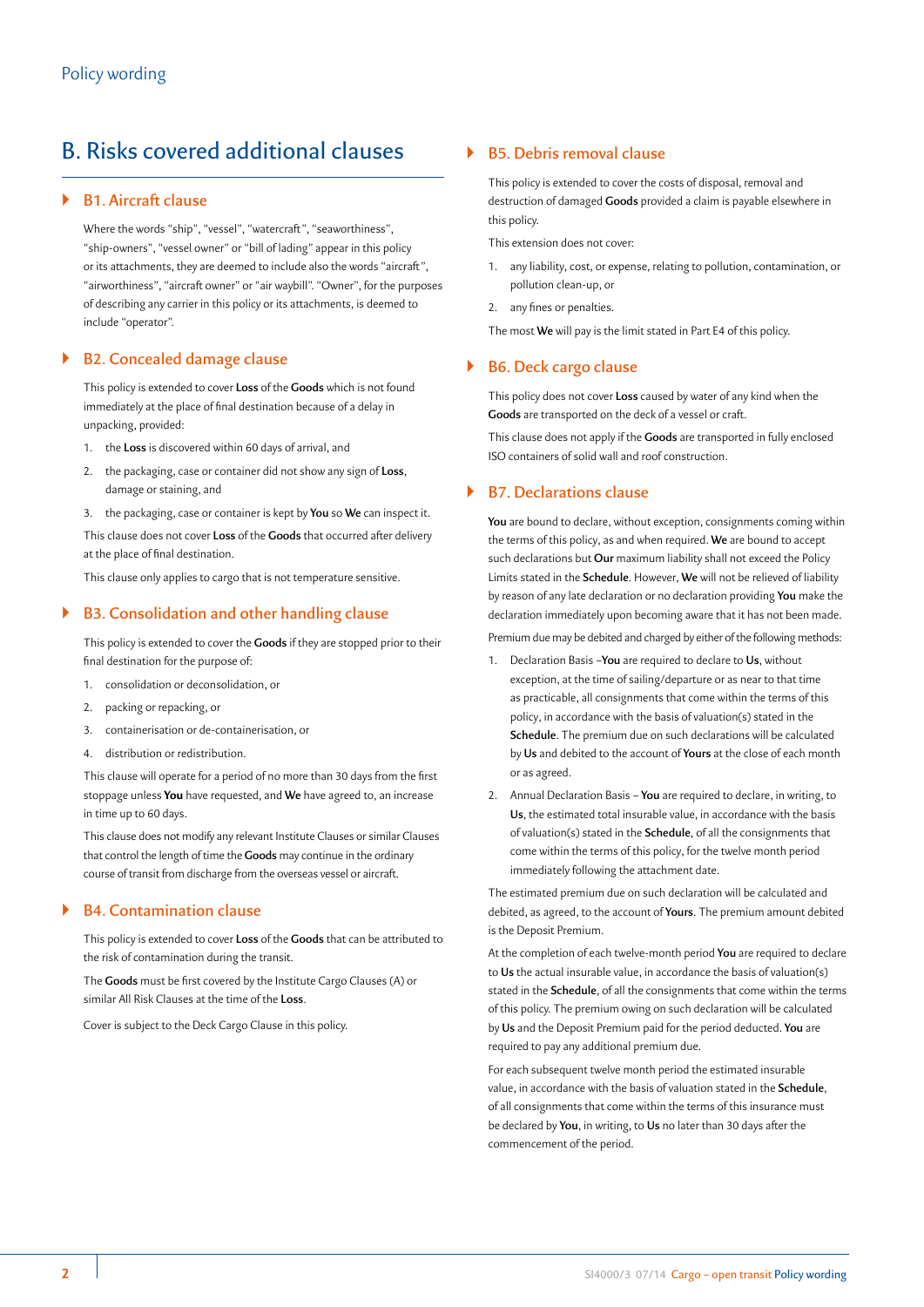# ` **B8. Deliberate damage – pollution hazard clause**

This policy is extended to cover **Loss** of the **Goods** by order of any government or statutory authority exercising their power of jurisdiction granted by legislation to prevent or reduce a pollution hazard or threat of such hazard, provided:

- 1. the **Goods** are being transported on water at the time of **Loss**, and
- 2. the hazard that required the intervention by the authority would have caused **Loss** to the **Goods** had the authority not intervened.

#### ` **B9. Destination clause**

This policy is extended to continue to cover the **Goods**:

- 1. when the destination is changed, and
- 2. until the **Goods** arrive at the final destination,

regardless of the destination stated in the Certificate of Insurance, Application, or Bill of Lading.

This clause does not modify any relevant Institute Clauses or similar Clauses that control the length of time the **Goods** may continue in the ordinary course of transit from discharge from the overseas vessel or aircraft.

# ` **B10. Duty clause**

This policy is extended to cover the increased value of the **Goods** when additional Duty or other taxes at the port or final destination is imposed by a Customs Authority or similar, provided:

- 1. a claim is payable under this policy for **Loss** of the **Goods**, and
- 2. **You** had insurable interest in the **Goods** at the time of the **Loss**.

This extension does not cover:

- a. total or partial **Loss** of the **Goods**, or
- b. general average, salvage and/or salvage charges,

arising before the Duty or other taxes are payable.

**You** must attempt to recover the Duty or other taxes in writing from the Customs Authority or similar.

**We** will pay the same percentage as that applicable to the **Loss** claim.

The most **We** will pay is the limit stated in Part E4 of this policy.

This clause applies to imports only.

# ` **B11. Errors and omissions clause**

This policy will not be biased by:

- 1. an error or omission, or
- 2. incorrect valuation or description of the:
	- a. **Goods**, or
	- b. vessel, or
	- c. risk, or
	- d. voyage,

provided **You** tell **Us** about the error or omission as soon as **You** discover it. This clause will not alter the clauses, conditions or limits of this policy.

# ` **B12. General average, salvage charges and "both to blame collision" clause**

This policy covers general average and salvage charges in full and any contribution **You** are legally liable for under any contract of affreightment.

#### ` **B13. Insufficiency or unsuitability of packing clause**

This policy does not cover **Loss** of **Goods** caused by insufficiency or unsuitability of packaging, or preparation of the **Goods**, unless:

- 1. the packaging and preparation was in accordance with **Your** usual custom and the custom of **Your** industry, and
- 2. any insufficiency or unsuitability of packaging or preparation occurred without **Your** knowledge.

For the purpose of this clause, 'packing' includes stowage in any container or liftvan.

This clause does not waiver **Our** subrogation rights.

This clause altogether replaces any exclusion clause within the Institute Clauses or other similar clauses incorporated in this policy, relating to insufficiency or unsuitability of packaging.

# ` **B14. Labels clause**

This policy is extended to cover the costs of new:

- 1. labels, and/or
- 2. capsules, and/or
- 3. wrappers,

and the costs of:

- a. re-labelling, and/or
- b. re-conditioning,

or **Goods** that suffer a **Loss**, provided:

- i. the **Loss** is only to the labels, wrappers or capsules of the **Goods**, and
- ii. a claim is payable elsewhere in this policy.

If new labels, wrappers or capsules cannot be obtained, **We** will treat the **Loss** as a total **Loss** and **You** must dispose of the **Goods** appropriately, or have the **Goods** destroyed in the presence of a representative of both **You** and **Us**.

# ` **B15. Loading and unloading clause**

This policy is extended to include cover during loading and unloading; from the time the **Goods** are lifted from the ground or loading dock immediately adjacent to the **Conveyance**, to the time the **Goods** are lifted from the **Conveyance** and placed on the ground or loading dock immediately adjacent to the **Conveyance**.

# ` **B16. Mechanical and/or electrical derangement exclusion clause**

This policy does not cover mechanical and/or electrical derangement to the **Goods** unless caused by a risk covered by this policy resulting in visible **Loss** to the **Goods**.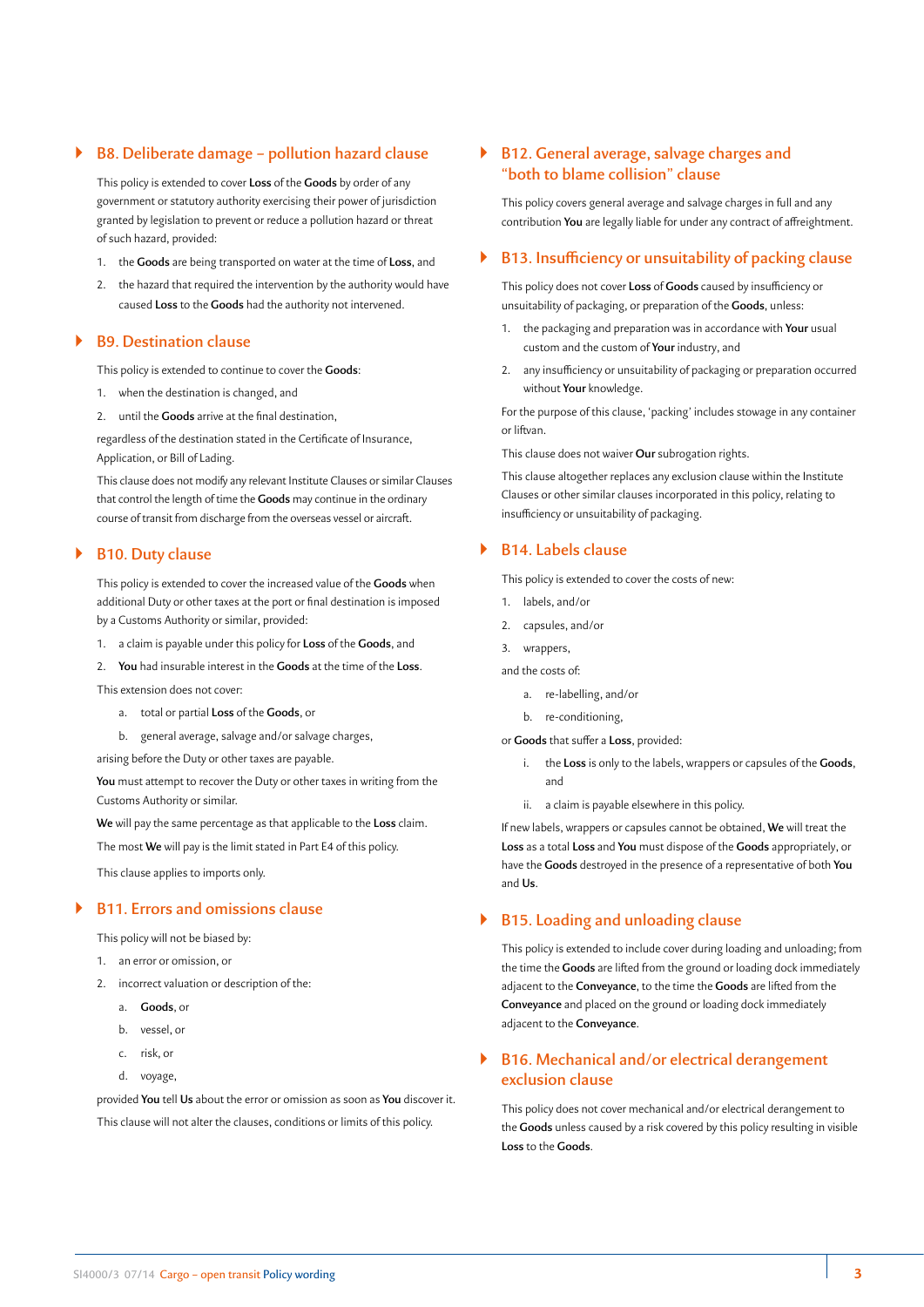# ` **B17. New Zealand goods and services tax clause**

If **You** are required to pay GST after receiving any indemnity payment under this policy, **We** will reimburse **You** the cost of that tax.

Where **We** are able to recover that tax, any monetary limit stated in this policy is deemed to be exclusive of GST.

For the purpose of this clause, GST means tax payable under section 5(13) of the Goods and Services Tax Act 1985 or under any statutory amendment to, or re-enactment of, the Section or Act.

# ` **B18. Packing clause**

**Your** rights under this policy will not be prejudiced by **Your** acceptance of a Claused Bill of Lading or delivery docket endorsed "**Goods** insufficiently packed" or similar.

# ` **B19. Proof of quantity clause**

With reference to all consignments of the **Goods**; a clean Bill of Lading, or shipper's load and count, shall be sufficient confirmation that the stated quantity of **Goods** was consigned.

# ` **B20. Replacement of used and/or second-hand machinery and/or their spare parts clause**

#### If the **Goods** are:

- 1. used, and/or
- 2. second-hand machinery, and/or
- 3. their spare parts,

and suffer **Loss** covered by this policy, the sum recoverable shall not exceed such proportion of the cost of replacement or repair of such part or parts as it bears to the value of a new machine or part.

# ` **B21. Sealed container clause**

When **Goods** are shipped in shipping containers, claims for **Loss** by:

- 1. theft, or
- 2. pilferage, or
- 3. shortage, or
- 4. non-delivery,

will not be invalidated by the fact that the seal on the container is intact at the point of unload, provided **You** are able to provide **Us** with documentation to prove the quantity of **Goods** loaded into the container.

# ` **B22. Shelf life expiry exclusion clause**

This policy does not cover **Loss** caused by any process of:

- 1. maturing, or
- 2. ripening, or
- 3. aging,

unless caused by a risk covered elsewhere in this policy.

# ` **B23. Spontaneous combustion clause**

This policy is extended to cover **Loss** of the **Goods** by spontaneous combustion during the transit.

# ` **B24. Termination of transit clause (terrorism) -1/1/02**

This clause shall be paramount and shall override anything contained in this insurance inconsistent therewith.

Notwithstanding any provision to the contrary contained in this policy or the Clauses referred to within, it is agreed that in so far as this policy covers **Loss** to the **Goods** caused by any terrorist or any person acting from a political motive, such cover is conditional upon the **Goods** being in the ordinary course of transit and, in any event, shall terminate,

- 1. as per the transit clauses contained within this policy, or
- 2. on delivery to the consignee's or other final warehouse or place of storage at the destination named herein, or
- 3. on delivery to any other warehouse or place of storage, whether prior to or at the destination named herein, which **You** elect to use either for storage other than in the ordinary course of transit or for allocation or distribution, or
- 4. in respect of marine transits, on the expiry of 60 days after completion of discharge over-side of the goods hereby insured from the overseas vessel at the final port of discharge, or
- 5. in respect of air transits, on the expiry of 30 days after unloading the **Goods** from the aircraft at the final place of discharge,

#### whichever occurs first.

If this policy or the Clauses referred to within specifically provide cover for inland or other further transits following on from storage, or termination as provided for above, cover will re-attach, and continues during the ordinary course of that transit terminating again in accordance with 1. above.

This clause is subject to English law and practice.

#### ` **B25. Unseaworthiness of vessel or craft clause**

The exclusion clause pertaining to unseaworthiness and unfitness contained in the Institute Clauses, or other similar Clauses, incorporated in this policy is deleted and replaced by:

This policy does not cover **Loss** arising from the,

- 1. unseaworthiness of vessel or craft or unfitness of vessel or craft for the safe carriage of the **Goods**, where **You** are privy to such unseaworthiness or unfitness at the time the **Goods** are loaded therein, or
- 2. unfitness of container, liftvan or land **Conveyance** for the safe carriage of the **Goods**, where the loading therein is carried out prior to the attachment of this insurance or by **You** or **Your** servants.

Where this insurance has been assigned to the party claiming hereunder who has bought or agreed to buy the **Goods** in good faith under a binding contract, then 1. above shall not apply.

**We** waive any breach of the implied warranties of seaworthiness of the ship and fitness of the ship to carry the **Goods** to destination.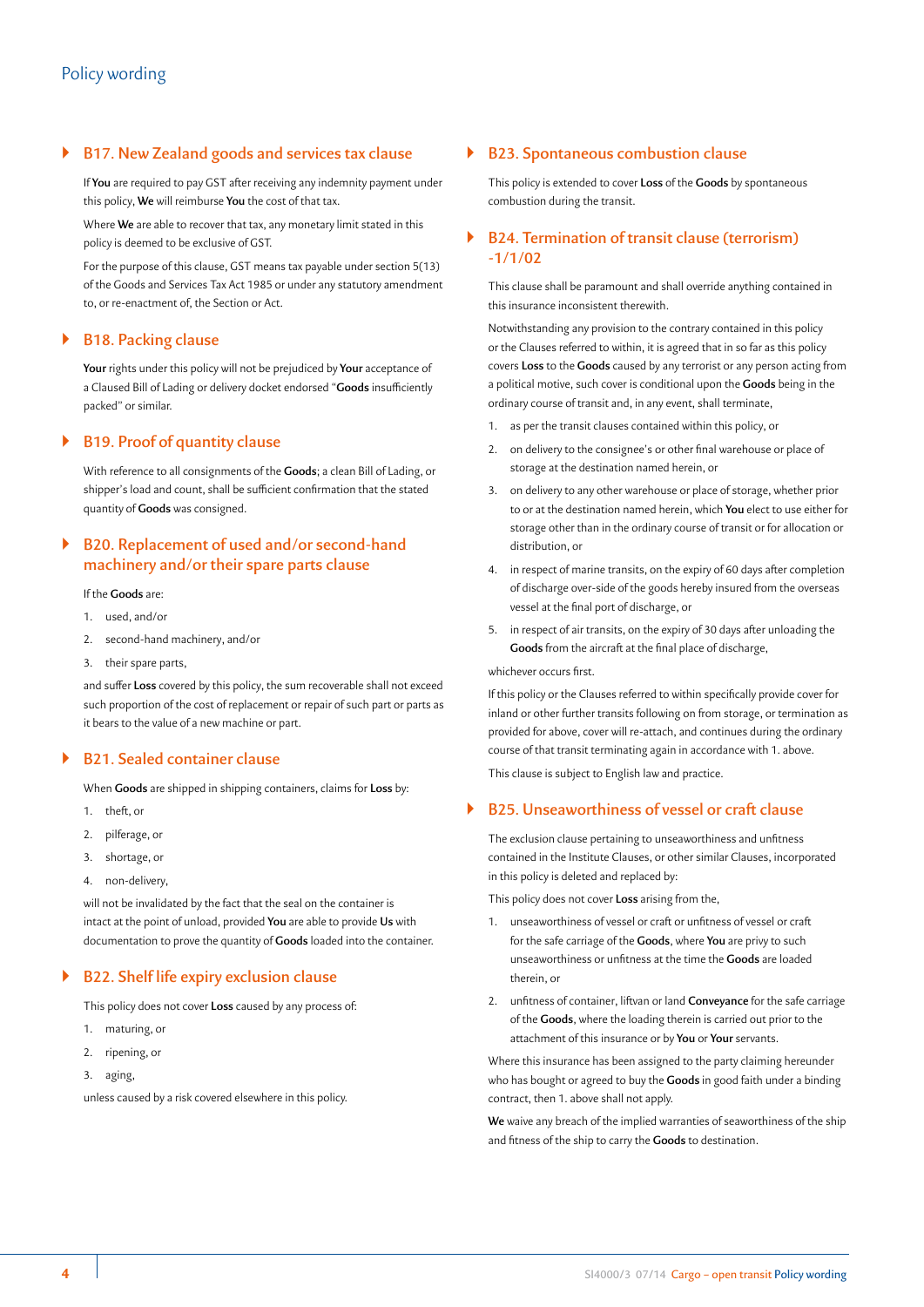# ` **B26. Waiver of abandonment clause**

Any attempted measures taken by **You** or **Us** with the intention of:

- 1. saving, or
- 2. protecting, or
- 3. recovering,

the **Goods**, shall not:

- a. be considered a waiver or acceptance of abandonment, or
- b. otherwise prejudice the rights of either party.

#### ` **B27. Waiver or release clause**

This policy will not be invalidated by **Your** acceptance of waiver or release of liability contained in a contract of:

- 1. carriage, or
- 2. charter party, or
- 3. bill of lading, or
- 4. waybill, or
- 5. receipt from any:
	- a. carrier, or
	- b. owner or operator,

of any vessel, terminal or storage facility,

provided **Your** acceptance is made innocently prior to **You** becoming aware of any occurrence of **Loss** to which the waiver or release applies.

#### ` **B28. War and/or strikes premium clause**

Notwithstanding anything to the contrary stated in the rates/premium applicable to the policy into which this Clause is incorporated, it is agreed that in the event of a transit to or from or within the geographical areas as listed as Elevated, High or Severe in the Global Watch List (GCWL), war and/or strikes risks in respect of such transits are held covered in accordance with the applicable war and/or strikes clauses contained in the policy at rate(s) to be agreed.

Where storage and/or other static exposures are also covered by the policy, this clause shall also apply to strikes risks from the time the relevant geographical area changes in the GCWL.

The applicable GCWL designated category for any particular transit/risk shall be that which is in force at the time transit/risk commences.

*Your attention is drawn to the list of excluded countries in General Conditions E2.*

# C. Exclusions

#### ` **C1. Climatic changes**

In no case shall this insurance cover **Loss** arising from normal atmospheric or climatic changes during the transit.

# ` **C2. Contagious diseases**

This insurance does not cover **Loss**, deterioration or condemnation caused by contagious diseases of any nature whatsoever or by the notice of outbreak of any such disease anywhere in the world whether at the time of such **Loss**, deterioration or condemnation the **Goods** are in New Zealand or other countries or territories in the world or in the course of transit anywhere in the world.

#### ` **C3. Earthquake onshore in New Zealand**

Unless otherwise specified in the **Schedule** this insurance does not cover **Loss** caused by earthquake, volcanic activity, tsunami, subterranean fire or the consequences thereof. (Applicable solely to storage in New Zealand other than storage during the ordinary course of transit.)

#### ` **C4. Used or second-hand goods**

When the **Goods** are used or second-hand this insurance does not cover:

- 1. rust, oxidation and discolouration unless proximately caused by entry of sea, lake or river water into the vessel, craft, hold, **Conveyance**, container, liftvan or place of storage;
- 2. scratching, chipping and denting, unless proximately caused by any package or container being dropped whilst loading onto or unloading from the vessel, craft or **Conveyance**.

#### ` **C5. Embargo, rejection or prohibition**

This insurance does not cover **Loss** caused by embargo or by rejection, prohibition or detention by the government of the country of import or their agencies or departments, but does not exclude **Loss** to the **Goods** caused by risks insured hereunder and sustained prior to any such embargo, rejection, prohibition or detention.

# ` **C6. Processing of goods**

This insurance does not cover **Loss** to the **Goods**, while undergoing any production process, directly caused by any of the following:

- 1. The normal operation of that process.
- 2. Contamination by ammonia or similar refrigerant.
- 3. Error and/or omission in applying any process or formula.
- 4. Unexplained disappearance and/or shortage revealed by the taking of an inventory, or shortages that are due to clerical or accounting errors.
- 5. Exposure to weather conditions where the **Goods** are not normally left in the open.
- 6. The total or partial cessation of work or the retardation or interruption or cessation of any process.
- 7. Changes in artificially controlled temperature or atmosphere.
- 8. Causes which are not accidental and are foreseeable.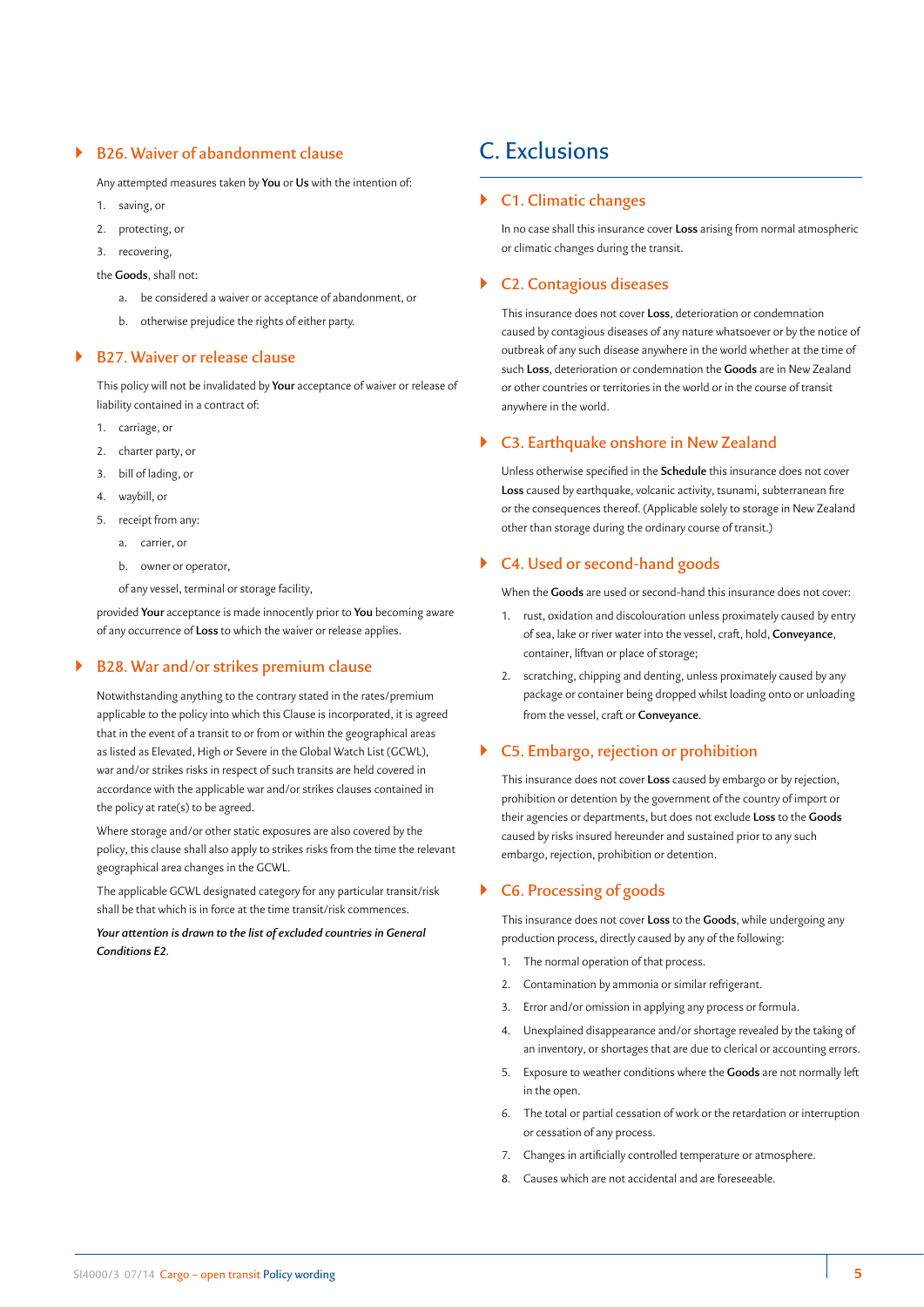# ` **C7. Sanctions Limitation and Exclusion clause – This clause shall be paramount.**

No insurer shall be deemed to provide cover and no insurer shall be liable to pay any claim or provide any benefit hereunder to the extent that the provision of such cover, payment of such claim or provision of such benefit would expose that insurer to any sanction, prohibition or restriction under United Nations resolutions or the trade or economic sanctions, laws or regulations of the European Union, United Kingdom or United States of America.

# D. Claims

# ` **D1. Claims payable**

Claims are payable in New Zealand dollars, or other currencies as agreed with **You**. When claims are to be paid in an overseas currency the rate of exchange to be used is the bank selling rate set for the day that the claim is ready for settlement.

# ` **D2. Claims procedure**

#### **Duty of the claimant**

It is the duty of **You** and **Your** agents, in all cases, to take such measures as may be reasonable for the purpose of averting or minimising a **Loss** and to ensure that all rights against Carriers, Bailees or other third parties are properly preserved and exercised.

#### **Notification of claim**

As soon as **You** are aware of any **Loss** that is likely to result in a claim under this insurance **You** or **Your** agent must:

- 1. immediately notify **Us** or the claims settling agent named on the marine insurance certificate or, if no agent is specified, the nearest Lloyd's Agent. It is highly probable they will want to engage the services of an independent surveyor to oversee the handling of the claim and guide **You** through the procedures;
- 2. lodge a preliminary claim (Pro-forma Claim) on the ship-owner, airline operator, road or rail carriers, port authorities and any other bailee associated with the transit. The preliminary claim needs to be just a general advice containing sufficient information to identify the **Goods** and the nature of the **Loss**.

#### **Taking delivery**

**You** or **Your** agent must:

- 1. examine the **Goods** closely and, in the event of any obvious **Loss**, suitably note the delivery receipt;
- 2. if **Goods** are missing, note the number of packages short on the delivery receipt;
- 3. not, under any circumstances, issue a clean receipt for obviously damaged or missing **Goods**;
- 4. if the **Goods** are packed in a full container (FCL), examine the exterior of the container and note any damage;
- 5. if the **Goods** are packed in a full container (FCL), examine the seal affixed to the door and check that:
	- a. it is intact, and
	- b. it has the same number as recorded on original shipping documents.

Seals should be removed only by a responsible official and, in the event of **Loss**, should be retained as evidence;

- 6. if the **Goods** are perishable and the **Loss** is caused by temperature irregularity, retain any temperature recording charts;
- 7. if the **Loss** is apparent on taking delivery, request, in writing, the attendance of the carrier or bailee at a joint inspection. If it is possible, do not unload or unpack the **Goods** until a joint inspection has been carried out;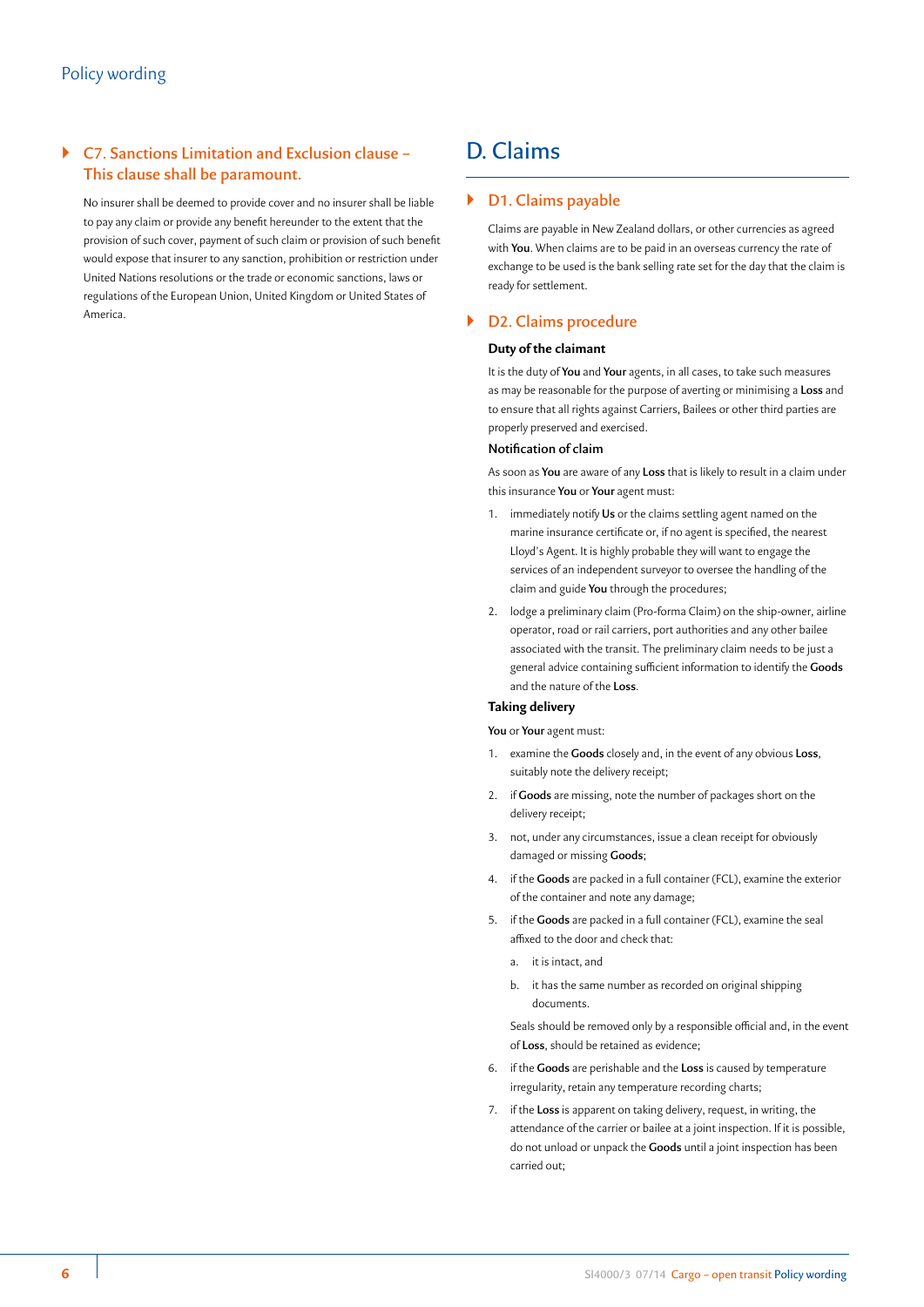8. if the **Loss** is not apparent from the external appearance of the **Goods**, lodge a preliminary claim against all carriers and bailees within 3 days of delivery and request their attendance at a joint inspection.

#### **After delivery**

- 1. If the **Loss** has arisen from water damage and the **Goods** were packed in a container, check for leaks. If it is not clear where water entered, identify the place by using a hose. Remember to water test rubber door seals if the water-damaged **Goods** were stowed near the door end of the container. The location of a leak can sometimes be identified by standing in the container, closing the door and looking for spots of light.
- 2. Take photographs of the damage and, if container delivery is involved, endeavour to film the **Loss** in situ. If a camera is not available, draw a sketch plan.
- 3. Retain all packing materials for independent inspection. In the event of the container being defective, if possible, do not return it until independent inspection has been carried out.
- 4. Take all reasonable measures to reduce the **Loss** and safeguard the **Goods** from further harm.
- 5. Maintain a record of any costs **You** incur in reducing or safeguarding the **Goods** from further **Loss**. Retain all invoices and vouchers associated with the **Loss**.
- 6. Once all costs are known complete a valued claim against the carrier and any other bailee involved with the carriage. The claim should be based on actual **Loss** suffered.
- 7. Assemble full documentation (refer below) on the claim and send to **Us** or to the appointed independent surveyor.

#### **Documentation**

Provision of full and complete documentation assists in decisions on claims and speeds up their processing.

To enable claims to be dealt with promptly, **You** or **Your** servants or agents are advised to submit all documentation without delay, including as applicable:

- 1. original certificate or policy of insurance;
- 2. original Bill of Lading, Airwaybill, consignment note or other contract of carriage. It is important to ensure that the document of carriage is an original or a copy containing all the conditions of transport (usually on the reverse);
- 3. supplier's invoice for the full shipment. If this does not specify the terms of sale this information should be separately provided;
- 4. shipping invoice together with the shipping specifications, weight dockets and packing lists;
- 5. delivery dockets. This will include tally notes, delivery receipts and EWP notes ("Examined Without Prejudice" – this is a delivery docket issued by a ship-owner acknowledging that the **Goods** have been examined and deficiencies found but is not admitting liability);
- 6. original or copy of any temperature recording chart;
- 7. invoices for repair and other costs incurred in remedying or preventing **Loss**;
- 8. sale notes or auction receipts where damaged **Goods** are sold;
- 9. copy of the preliminary (Pro-forma) claim and final, valued claim on the carrier or bailee and the responses received;
- 10. copy of the invitation to the carrier or bailees to attend a joint inspection of the **Goods** and the response received;
- 11. copies of any other correspondence exchanged with the carrier or bailee.

#### ` **D3. Pairs and sets**

Where any **Goods** consist of articles in a pair or set, this insurance shall not pay more than the value of any particular part or parts which may be lost or damaged, without reference to any special value which such article or articles may have as part of such pair or set, or more than a proportionate part of the sum insured on such pair or set.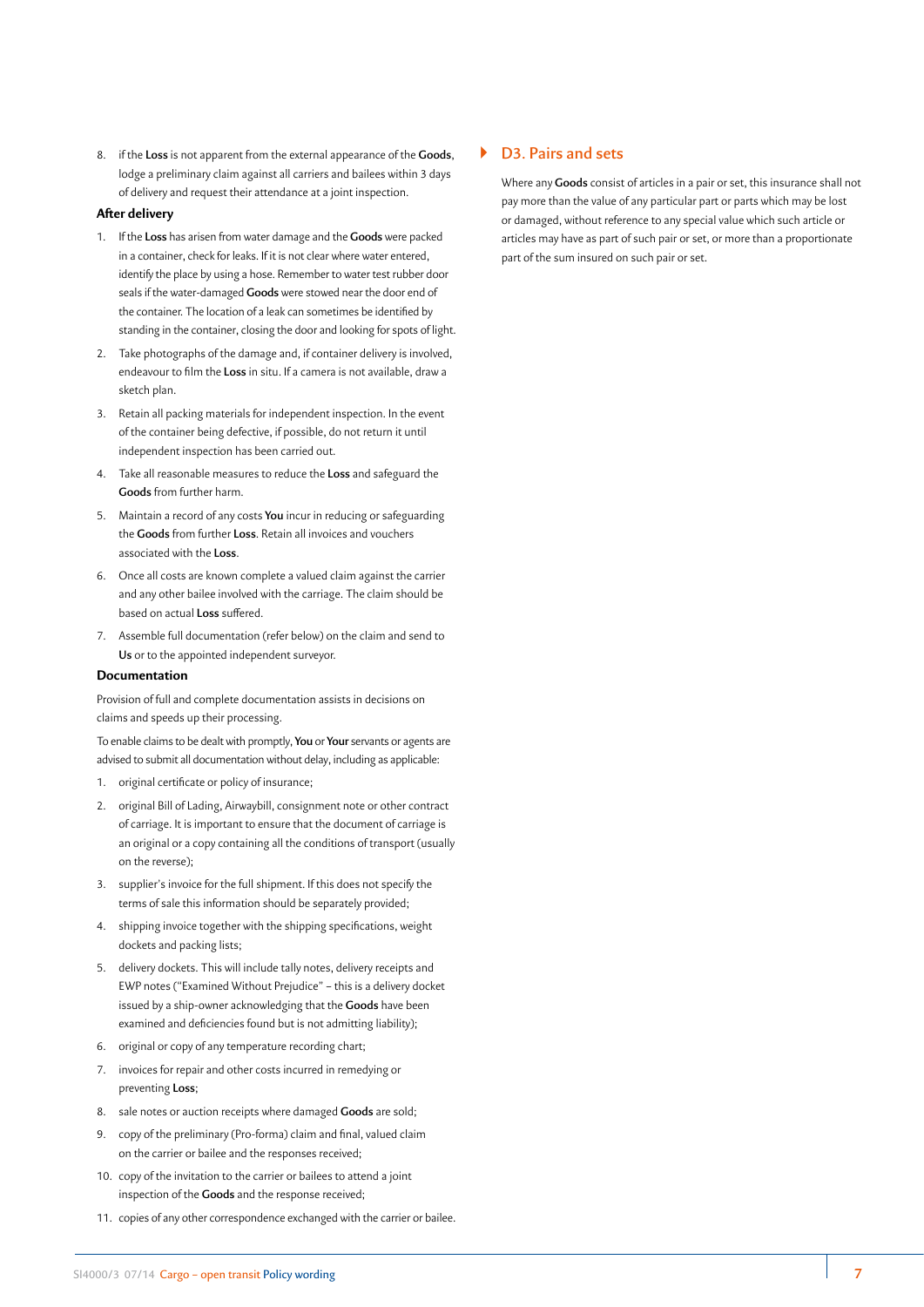# E. General conditions

# ` **E1. Commencement / termination of open policy and notice period for cancellation**

The inception date of this open policy is the "FROM" date specified in the **Schedule.** The policy may be cancelled by either **You** or **Us** giving 60 days notice, in writing, to take effect from the date of such notice but risks covered under War may be cancelled at seven (7) days notice, risks covered under Strikes may be cancelled at seven (7) days notice or at 48 hours notice in respect of shipments to or from the United States of America. Notice shall commence from midnight on the day when it is issued but cancellation shall not apply to any risks that have attached in accordance with the cover granted hereunder before the cancellation becomes effective.

**We** may give notice to **Your** insurance agent or representative.

The "TO" date specified in the **Schedule** is a review date.

# ` **E2. Voyages / transits insured**

Unless otherwise specified in the **Schedule**, voyages/transits from ports and/or places:

- 1. in New Zealand to destinations world-wide, or
- 2. world-wide to destinations in New Zealand,

are insured. However, this insurance specifically excludes voyages/transits beyond the customs border to, from, or within the following countries:

- **Afghanistan**
- **Bangladesh**
- Commonwealth of Independent States Countries
- › Congo including Kinshasa (DR Congo)
- Cote d'Ivoire
- **Eritrea**
- › Indonesia
- **Iran**
- Iraq
- Israel and the Palestinian Authority
- › Jordan
- **Lebanon**
- **Nepal**
- **Nigeria**
- North Korea
- Pakistan
- Saudi Arabia
- › Somalia
- Sri Lanka
- Sudan
- Syria
- › Yemen
- **Zimbabwe**

#### ` **E3. Basis of valuation**

Unless otherwise specified in the **Schedule** or agreed in writing prior to transit commencing, the basis of valuation for the purpose of declarations and the settling of claims shall be:

#### **(a) Exports and imports**

The prime cost of the **Goods** at the time of transit plus the expenses incurred of and incidental to shipping, the freight for which **You** are liable, the charges of insurance and the percentage specified in the contract of sale providing such percentage does not exceed the percentage stated in the **Schedule** and in no case shall exceed 25% of the C.I.F. value and for imports may be added the cost of Duty if applicable.

#### *(a-1) Your Own Machinery And Plant Consigned For, Or Returned From Repair*

The current market valuation of the machinery and/or plant insured at the time of the transit plus shipping costs, insurance and freight for the export and re-import, if incurred by **You**.

#### **(b) Inter-New Zealand sendings**

The selling price to the purchaser or purchase price from the seller plus insurance, freight and incidental shipping charges incurred by **You**, if not already included.

#### *(b-1) Stock Transfers*

The indemnity value, being the costs of raw materials and the costs of manufacture of the **Goods** at the time of **Loss** plus any additional costs of local storage and shipping incurred by **You**.

#### *(b-2) Your Own Machinery And Plant Consigned For, Or Returned From Repair*

The current market valuation of the machinery and/or plant insured at the time of the transit plus shipping costs, insurance and freight for the consignment and return, if incurred by **You**.

#### **(c) Second-hand and returned goods**

Notwithstanding anything contained herein to the contrary the basis of valuation shall be the indemnity value plus shipping costs insurance and freight incurred by **You**.

#### **(d) Agreed value prior to declaration**

In the event of **Loss**, or arrival occurring before a declaration of value is made, it is agreed that the basis of valuation shall be the prime cost of the **Goods** plus the expenses of and incidental to shipping, the freight for which **You** are liable, the charges of insurance and the percentage as provided in the basis of valuation.

The prime cost is the cost at or about the time of shipment. The usual evidence is an invoiced price current at the time of the **Loss**. In the absence of any invoice at the time of the **Loss**, the prime cost shall be the market price at the time and place of the **Loss**.

#### ` **E4. Limits of liability and deductibles**

This policy is for an open amount but:

- 1. the amount declarable in respect of any one vessel, aircraft, **Conveyance** or location, and
- 2. the amount payable in respect of any one accident or series of accidents arising from the same event in any one location,

shall not exceed the sum insured as specified in the **Schedule** other than in respect of the following automatic extensions of cover for which the